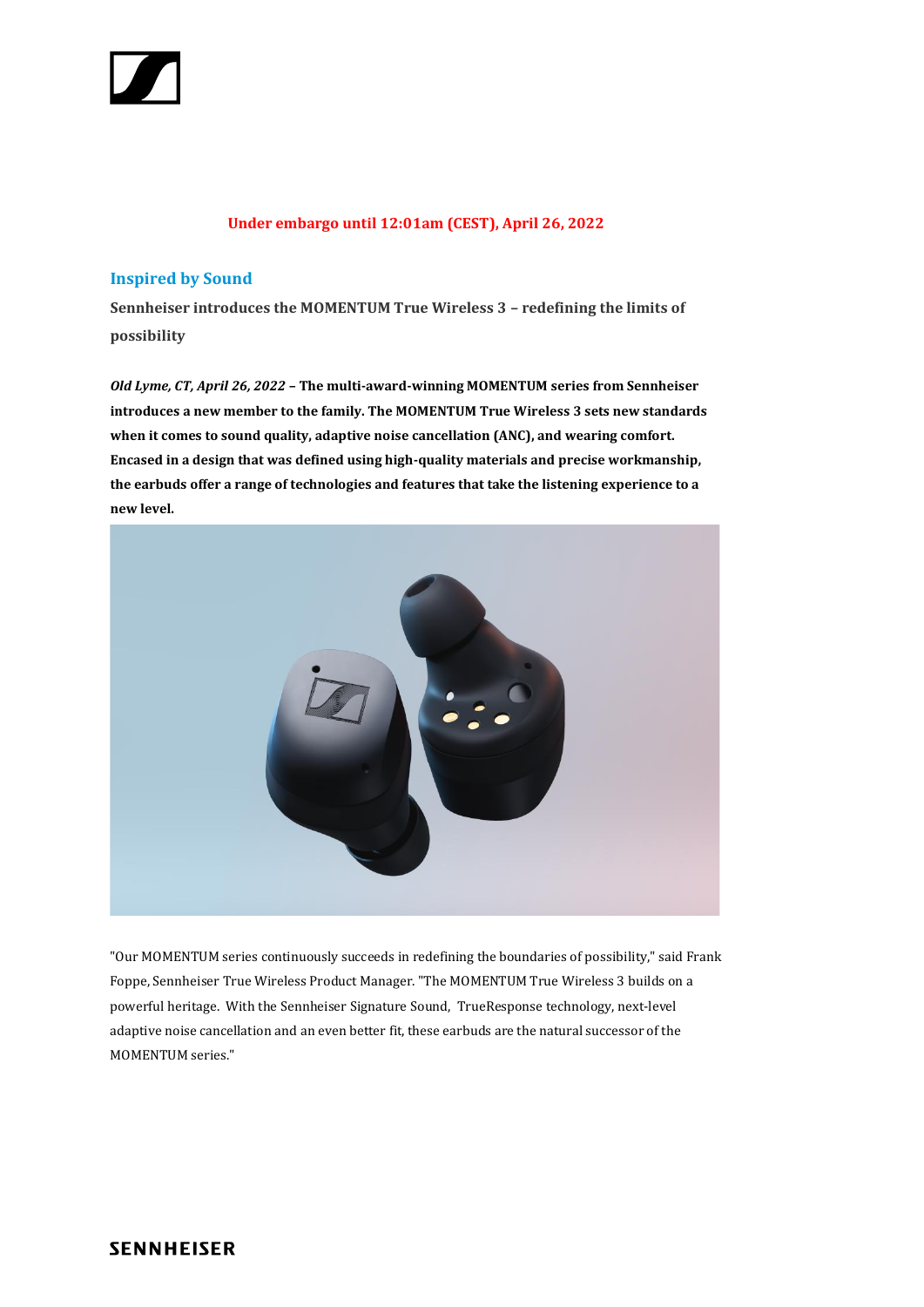

#### **A superior sound experience**

Just like its predecessors, the MOMENTUM True Wireless 3 delivers outstanding sound quality, centered around Sennheiser's True Response transducer. Based on dynamic 7mm drivers manufactured in Germany, it produces an immersive stereo sound with deep bass, natural mids and detailed highs. The new Sound Personalization feature provides an enhanced sound experience via a guided listening test to setup the perfect sound for each user's individual hearing. In addition, the Smart Control App offers a choice of presets and an equalizer feature to tailor the sound to the user's taste.

Since the MOMENTUM True Wireless 3 was created for everyday life, especially on the go, Sennheiser has specifically improved the earbuds with Adaptive Noise Cancellation which automatically adjusts to your environment. The system continuously observes ambient noise to suppress it in real time. Users who want to be aware of their surroundings to hear things such as train announcements, for example, can deactivate the noise cancellation at the touch of a button, or switch to transparency mode.

For the best possible synchronization between audio and visual content, the MOMENTUM True Wireless 3 also supports a wide range of audio codecs such as AAC, SBC and aptX™ Adaptive, which reduce latency to a minimum. In addition, each earbud now features three microphones that promote crystal-clear call quality, enabling smooth and easy-to-follow video calls. The intuitive touch control of the MOMENTUM True Wireless 3, which users can tailor to their personal preferences, makes it easier to navigate the audio and access voice assistants.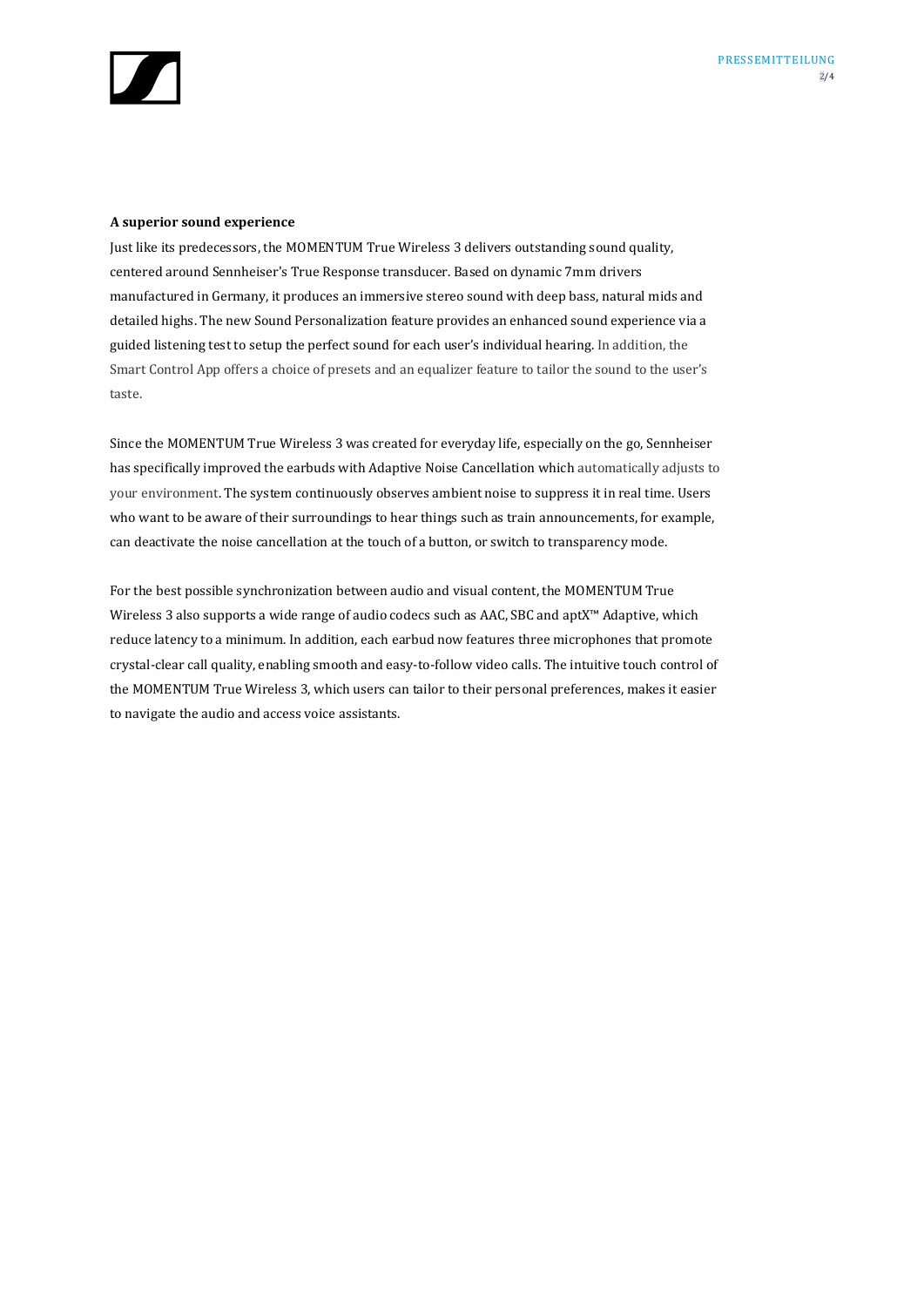



#### **Exceptional design and extraordinary comfort**

The new stylish and futuristic ergonomic design enables a long-lasting comfortable fit. The MOMENTUM True Wireless 3 also comes with several silicone pads in different sizes that are designed to fit all ear shapes and sizes. Thanks to its IPX4-certified splash-resistant casing, the MOMENTUM True Wireless 3 is made for almost any adventure. Whether it's running in the rain or a strenuous fitness session, the new Sennheiser earbuds deliver a top-class listening experience even under adverse conditions.

No matter where users of the new MOMENTUM True Wireless 3 may be, a battery life of seven hours – which can be extended to 28 hours using the case – means that users no longer have to worry about finding a power source nearby. And because the high-quality case supports wireless charging, the process itself is easy as it can be.

### **Pricing and availability**